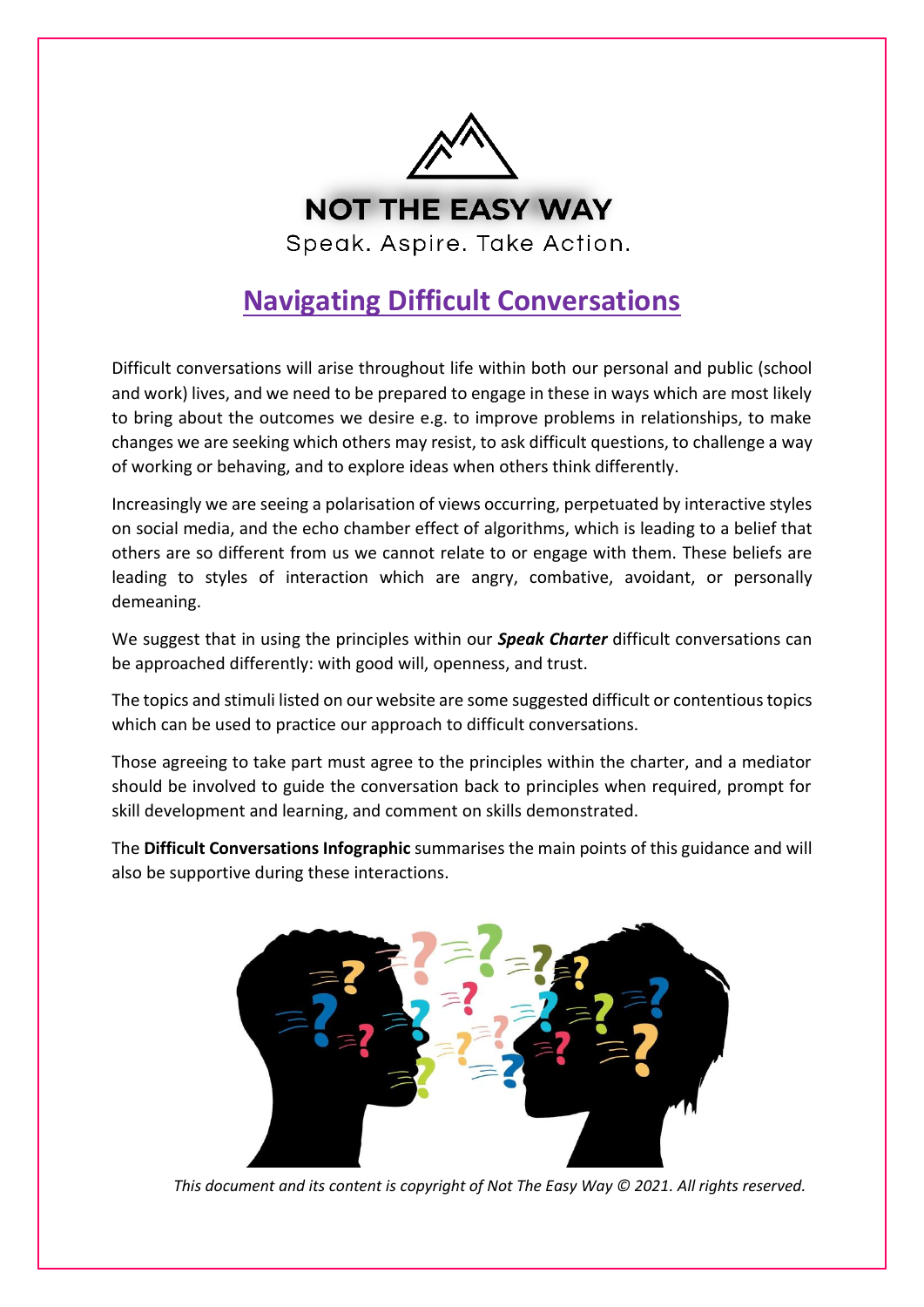## **Approaching a Difficult Conversation**



When you are anticipating a conversation which may be difficult, for you or someone else, you should consider the following:

#### **What is the purpose of this conversation? What do I want the outcome to be?**

This can vary.

It could be:

- You need to say something to someone they will find difficult to hear.
- You may need to have a conversation where you fear you will hear things you do not want to hear.
- You may be seeking to have yourself better understood by another.
- You may be seeking to better understand someone else.
- You may want to explore a difficult issue or topic but ensure you maintain your relationship.

Often, we can engage in difficult conversations with an approach which tries to 'win' or to be 'right', when in reality our true motivation is something deeper than this. This is why often, even if we feel we 'won' or 'performed well' we feel sad and unsatisfied, because our true motivation remains unfilled; we are not better understood, we are still confused about others' reasons, and our relationships have been damaged.

#### **Decide when to have the conversation, how to invite the other person to have the conversation and accept if others do not accept the invite.**

If we are ready and wanting to discuss a difficult or emotive topic it can be frustrating when others reject the approach for this. But we need to accept that the time, or our approach, or our purpose at that time, may not be shared by others.

Do not attempt to force others into difficult conversations. They may need more time to prepare, or they may not want to engage with you on this topic. You can think about why this may be, and at a future time consider approaching them again in a different manner or with a reason that makes more sense to them.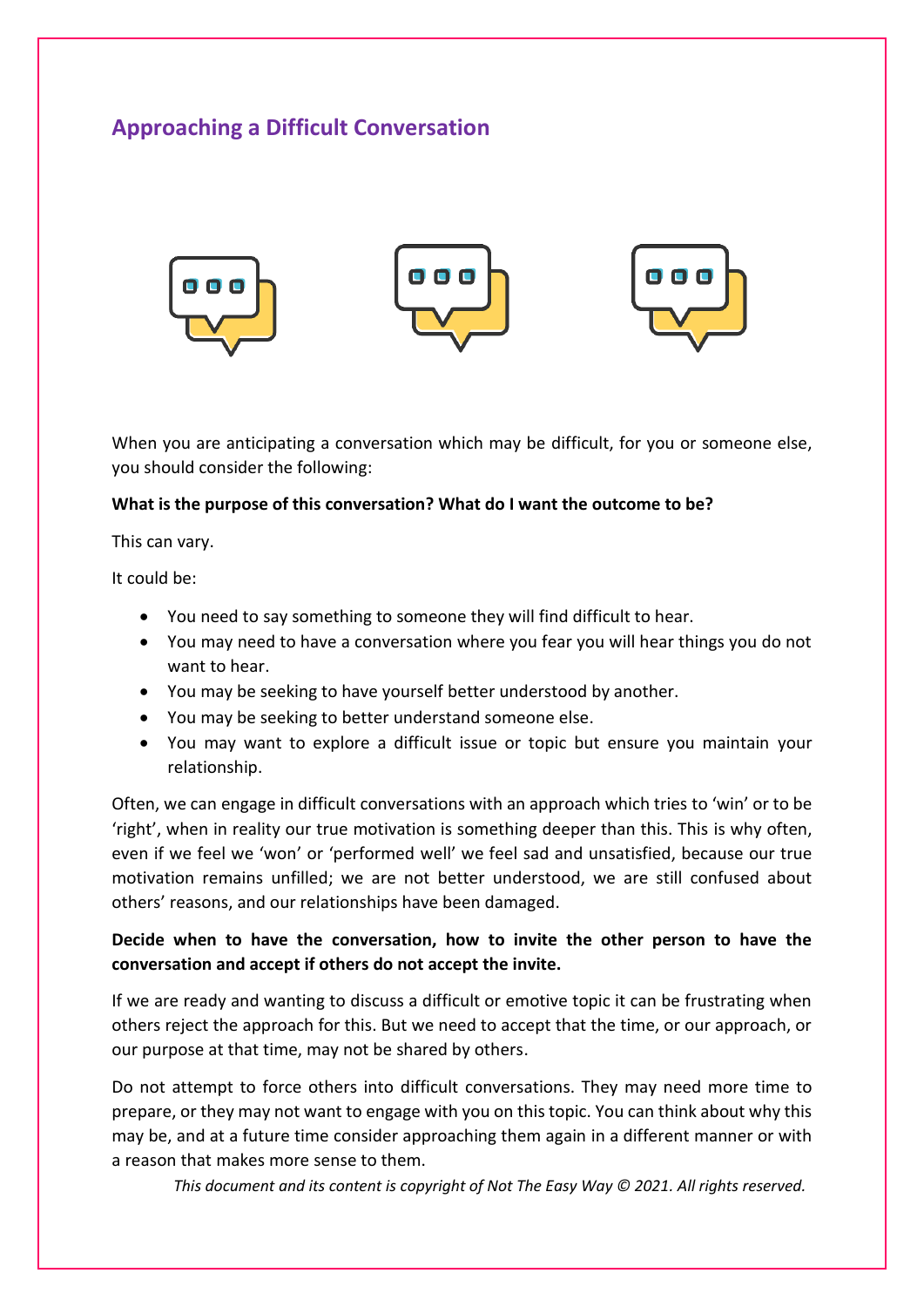**Depending on the reasons for the conversation you may choose to have someone else present to facilitate the conversation. This should be agreed by both conversational partners. If it is a deeply personal issue, this may not be appropriate unless both sides see the usefulness of a mediator/ counsellor role, which would require confidentiality.**

If it is a conversation exploring contentious issues, you may choose to allow the conversation to take place in a more relaxed social context, trusting that mutual ground rules are respected. If the conversation around a contentious issue is to take place in a more formal setting such as school or workplace, it may be useful to ask for a facilitator to guide and steer the conversation within the mutually agreed ground rules of *The Speak Charter*, and reminders of the purpose of the conversation.



### **Helpful skills for Difficult Conversations:**

• **Listen**. In order to engage with someone truly and authentically, and if you genuinely want to develop understanding, you need to listen. Really listen. We all know the feeling when someone is really listening and understanding what we are trying to communicate, and we all know the frustration and division which arises when we feel someone is just not hearing us, but intent solely on making their own points.

#### *Unless you strive to really listen and attempt to understand there is really no conversation*.

Listening is more difficult than it first seems. We are all primed to be more interested in our own thoughts, ideas and making ourselves understood than in focusing on the thoughts of others and understanding them. This is why, even with the best of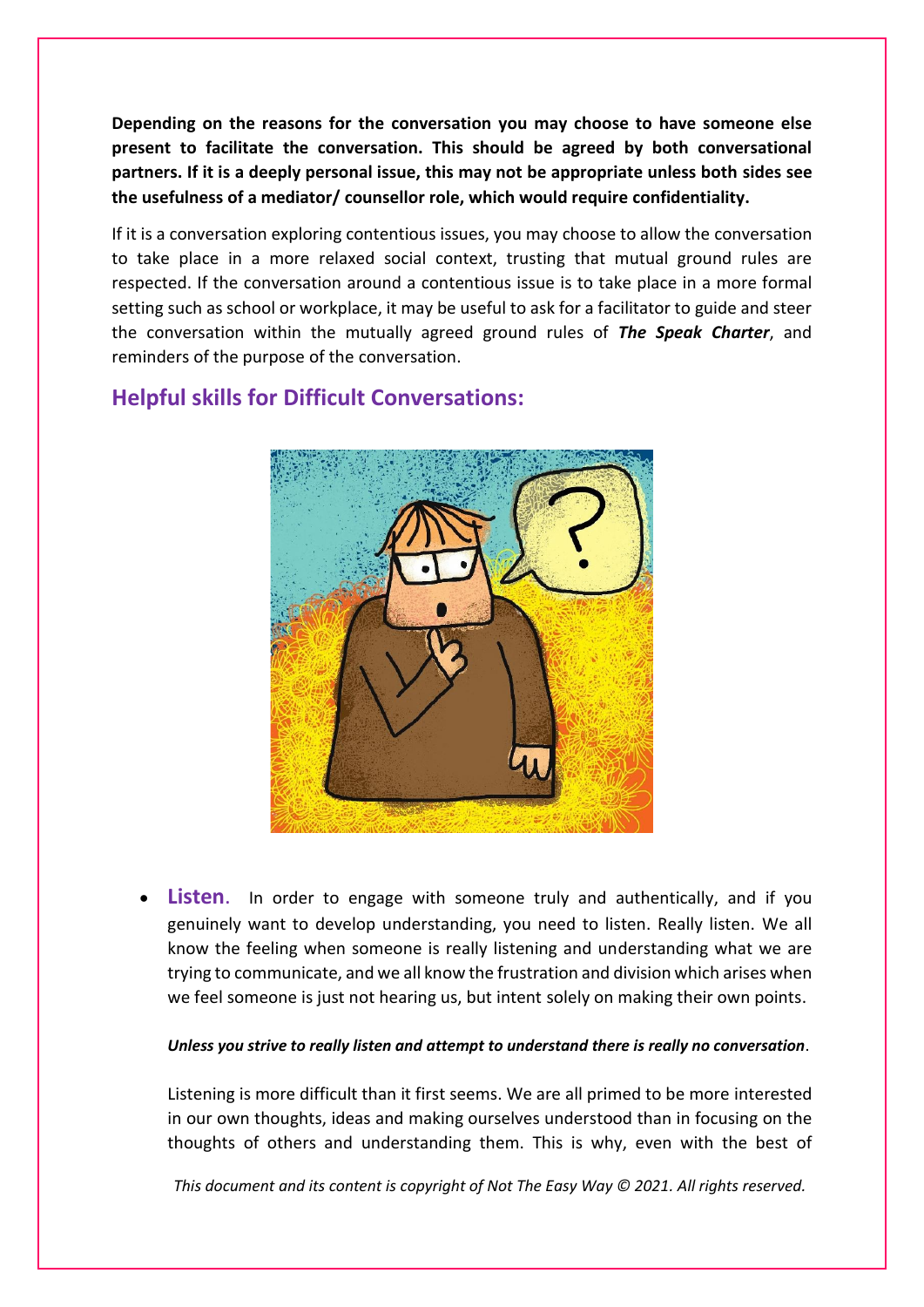intentions, two people can feel frustrated and alienated at the end of a conversation as they have not achieved their aim of building understanding; because they have focused on being understood and not understanding.

These are some strategies to use when engaging in conversation which can help you show your conversation partner you are listening to them and which will improve your listening the more you practice them:

- ❖ **Prioritize their voice over your own**. When you start to speak at the same time as your conversation partner, stop and say 'please, you go on.' This demonstrates you are prepared to step back and give them the space to make their points above your own. It demonstrates respect, and a selfless prioritizing of the time to them while you pause to listen.
- ❖ **Give people time.** When they are speaking allow them to pause, think, and continue if they wish. Do not wait, and then when they pause, 'pounce' on your opportunity to speak. Allow them a pause to consider their point and if they are ready to cede the 'floor' to you.
- ❖ **Mirror and Reflect.** When you judge it is time for you to contribute, do not rush straight into your point, or a refuting of their position. Show them first you have heard their position by providing a summary sentence which reflects what they have said. This shows you have heard and understood, even if you then go on to disagree. Use the same language they have used to 'mirror' their thinking back.
- ❖ **Hear the emotion.** Listen to the emotive words used and the tone of your conversation partner and be alert to the emotions which are arising. Acknowledge and label the emotion, and offer some understanding in as far as you can e.g. 'I can hear how frustrated you were, I know that having your ideas ignored can really lead to intense feelings of frustration.' Acknowledging and labeling emotions, and offering understanding of why they arise, can reduce the intensity of the emotion, and diffuse conflict.
- ❖ **Ask questions** when you are struggling to understand a point or someone's position, ask them questions to help you understand. Explain that you do not understand and ask for help e.g. 'I'm not sure I understand, can you explain why that happened next'?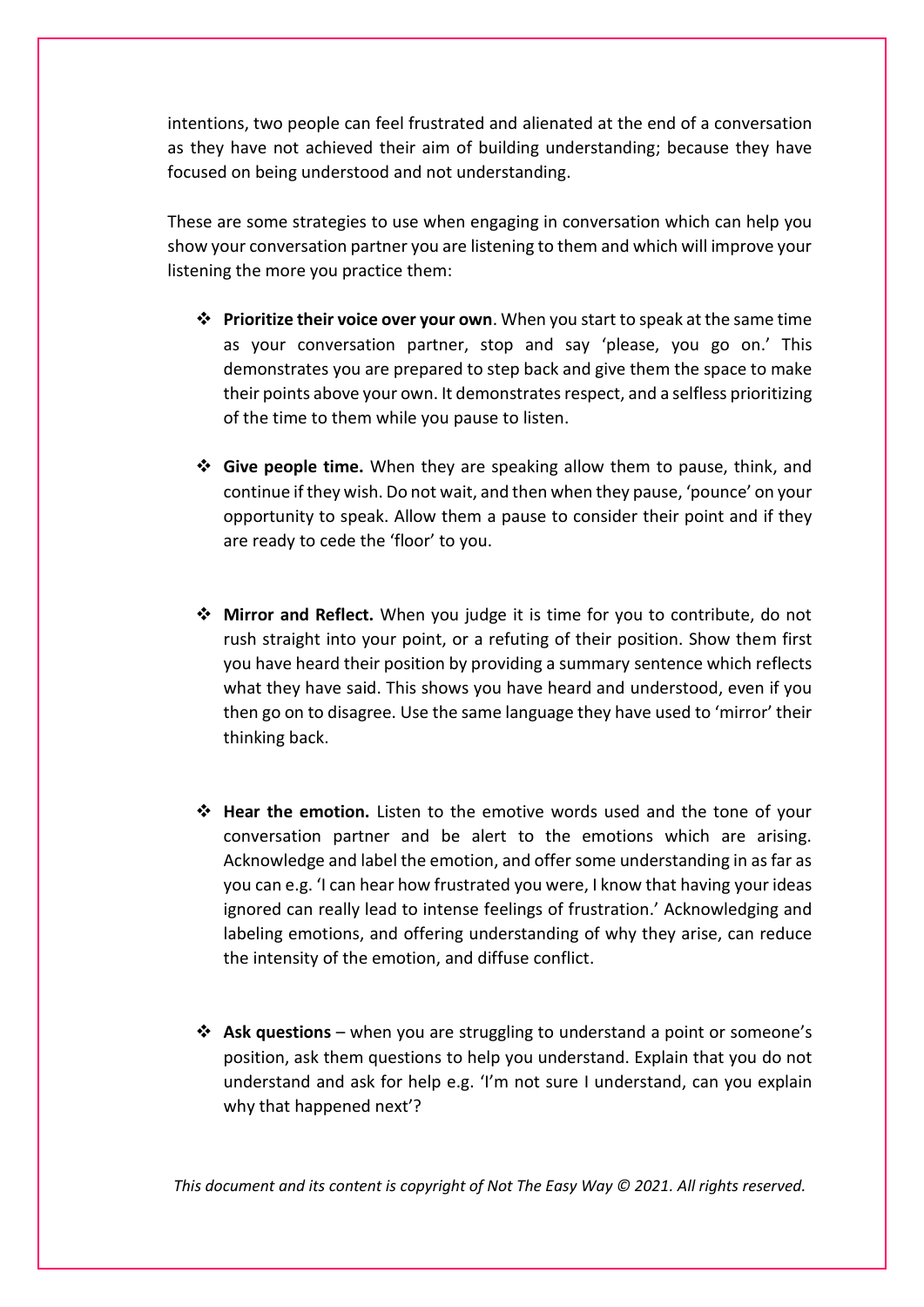• **Find common ground** and use this to build rapport and trust. Highlighting common ground helps you to both see that you are more alike than you think, even though there are areas you disagree. It highlights your common humanity.

Find the common ground in areas of interest, experience, and intention. Finding shared interests and experiences build rapport though connection and recognition of yourself in another. Focusing on intention demonstrates to both that you share good intentions despite maybe disagreeing on the way forward or why something occurred.

- **Look for the best. Give the person the benefit of the doubt**. Try to listen carefully to establish the motivations for your conversation partners views and give them the benefit of the best interpretation of those motivations. If they say they want to make the world better, believe them, even if you disagree with their solution. Actively question yourself when you spot automatic negative assumptions about them or their motivations just because you disagree. You likely both want the best for yourselves, your friends, family, and wider community, you share an impulse for good.
- **Avoid Parallel Talk**. Parallel talk is when you hear someone's else's experience or point, and use it reference and talk about your own experiences and thoughts e.g. they mention they are training for a marathon and you talk about the various marathons you have done. This demonstrates you are not really interested in them but only focused on finding ways to talk about yourself. If someone shares an experience, a thought, or a plan, ask them questions about it to show you are listening and interested in them. This is how you connect with others. Once you have built connections and trust, they will be interested in you and will follow your model to ask you questions and listen to your experiences.
- **Friendship and Family are Important.** Unless you live in a small bubble with only people who think and act like you (in which case you should expand your horizons), you are likely to have friends and family members with whom at some point you disagree, sometimes on some quite contentious issues. There is an increasing tendency to believe we need to find those who differ in opinion from ourselves, establish they are wrong, and eliminate them from our lives. This is leading to breakdown in family relationships and insular friendships groups, over political and social views where we previously accepted differing opinions were valid. The breakdown of these relationships over differing views leads to feelings of sadness and loss, and is an example where we can ask ourselves: 'Do we want to be right or happy?'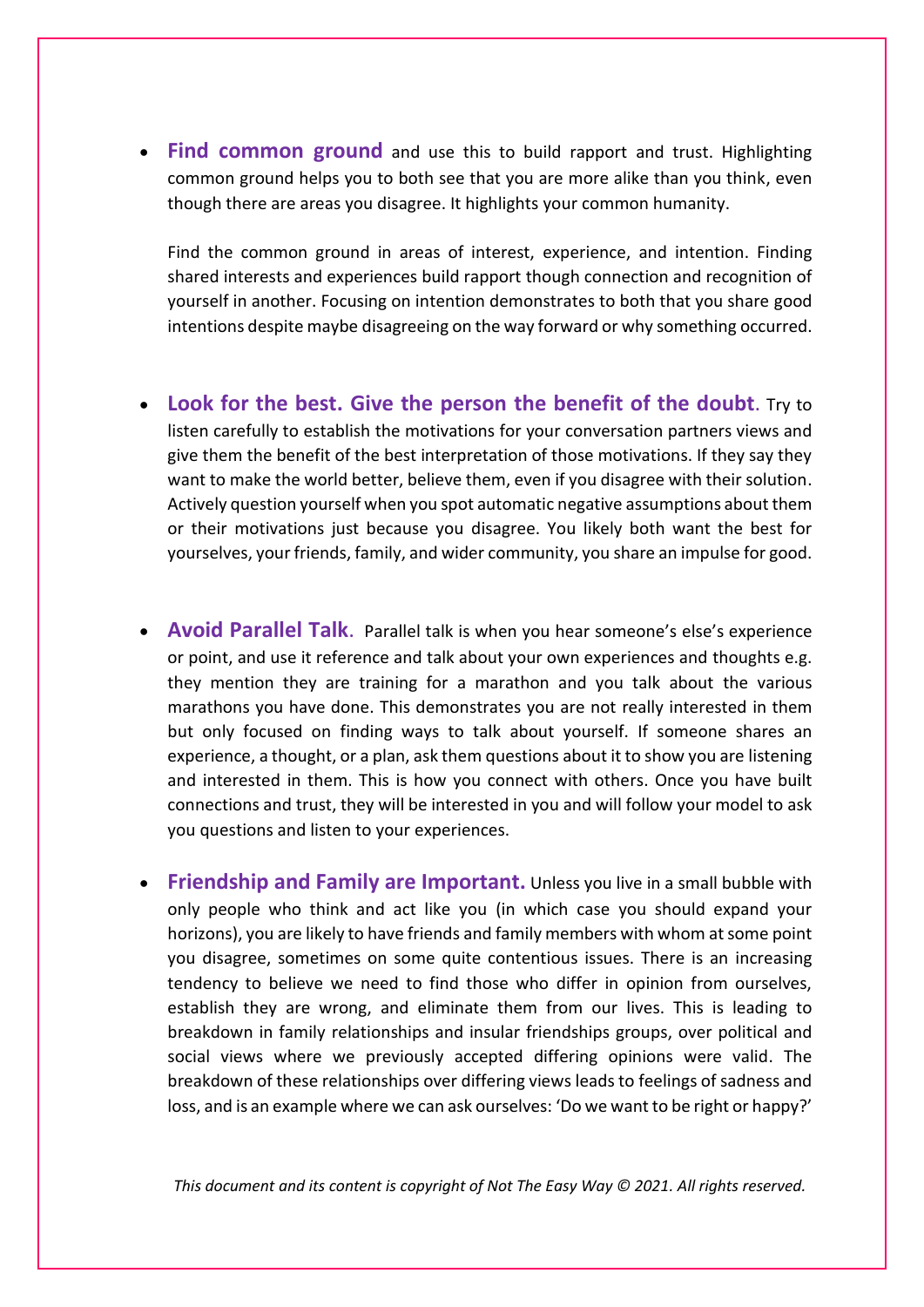There will be some occasions where through ongoing conversations over time you may conclude that a person's motivation and approach is so offensive to you, you choose not to engage in conversations on certain topics or even to involve them in your life. But these situations should be rare if you can apply the principles of common humanity, best of intentions, benefit of the doubt.

Remember people's views will change over time. Your views will change over time. That is natural and positive. Changing our views shows we are gaining experience and knowledge and adapting as we do. This is a life-long process.



- **Judge when it is time to move on** when conversations are getting too heated and going in circles, particularly in social situations, you need to be ready to change the subject, lighten the mood and reestablish rapport. Be particularly mindful in situations with friends and family, where it can be good to share differing views, but where this can lead to breakdown in important relationships, or the ruining of a social or family event, when the heat of the topic is allowed to become more important than the people.
- **Avoid personal denigration**. Challenge the point and not the person or their character. Avoid suggestions that people who think or act in certain ways are bad/ stupid/ pathetic/ weak etc. instead try to describe why you view that position as wrong or that behaviour or choice as unhelpful, or not optimal, or wrong. Once you begin to attack a person's character you alienate them, all connection is lost, and you become two people opposing each other who feel there is no common ground or common humanity.
- **Do not aim to change others' minds**. The aim of a difficult conversation is different from a debate. Remind yourself your aim is not to 'win' but to build understanding. You may provide your views and give explanations, but do not expect your 'logic' to be sufficient to bring others to your point of view. Just asking a few questions to sew doubt can be sufficient for one conversation. Approach this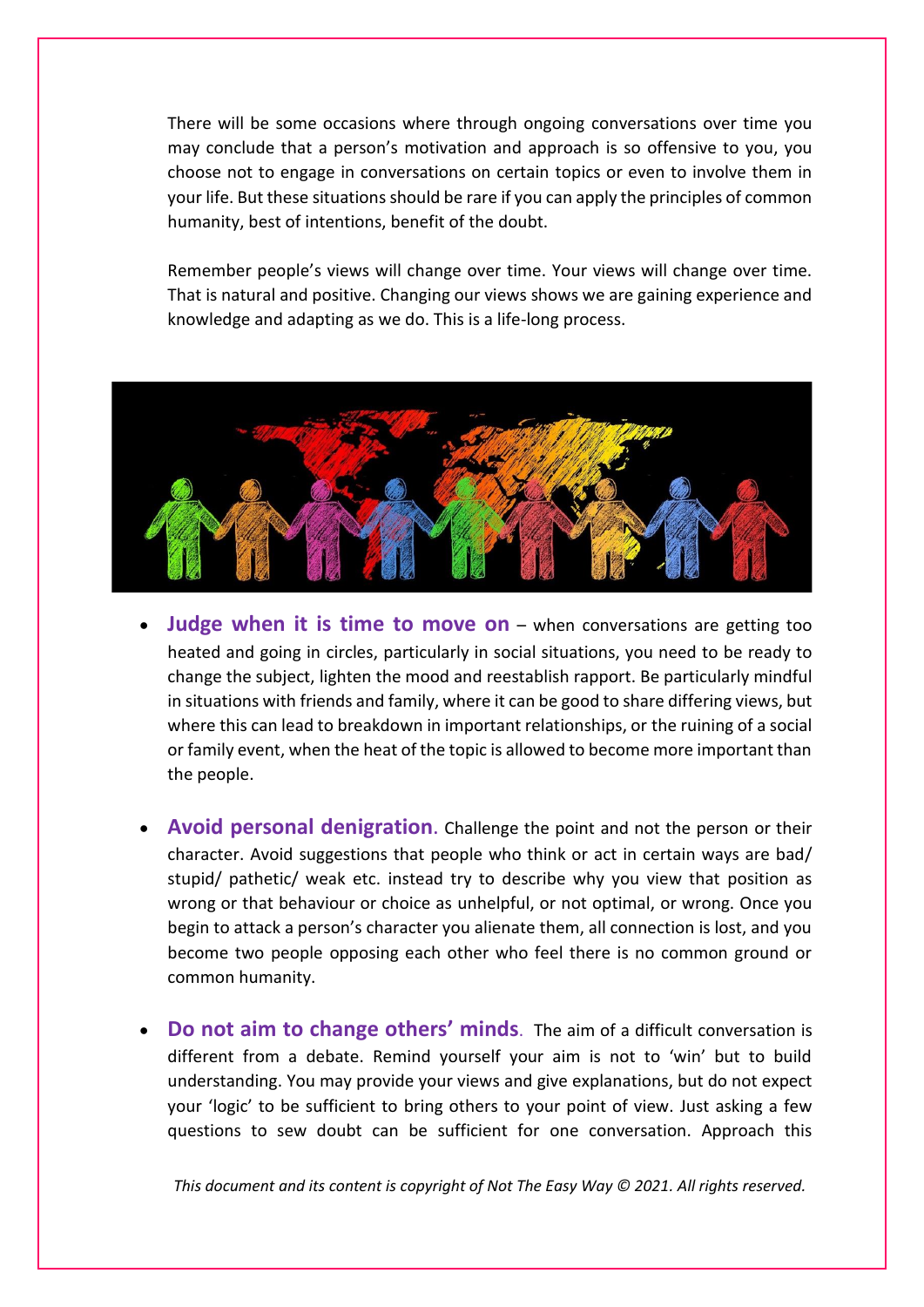conversation as one within a series of conversations over time. If someone comes to respect you, they will over time give more credence and attention to your position.

• **Don't be the 'Call Out Person'**. 'Calling out' is an approach used to declare someone has said something that will not be tolerated and is often accompanied by a socially damaging label that can be impossible to refute once stated and brings shame and judgment on the person accused. Once this point is reached any hope of a conversation is usually over, and the shared aims cannot be reached.

If someone is saying something you find shocking or offensive, consider the points above before imposing the 'call out': ask questions to clarify, name and label the emotions arising, consider their intentions, give them the benefit of the doubt.



**N.B**.: If your conversation partner is becoming abusive towards you, personally denigrating your character, being deliberately rude and hurtful, then you should defend yourself, state why you feel this is inappropriate and unacceptable, reset the boundaries, and be clear you will end the conversation if this is not adhered to.

Similarly, if you feel the person you are speaking to is at risk of harming themselves or others, make sure to let them know that you will have to tell someone who can help.

- **End it well.** End it before emotions escalate. End it if you can see the other person is finding it difficult. End it if it is dominating a social event. End it when you notice you are repeating the same ground.
	- ❖ Ask for agreement on ending the conversation e.g. 'Shall we get back to helping with dinner?'
	- ❖ Be open about why you think you should end it e.g. 'I don't want this to get more heated and spoil the day'.
	- ❖ Say what you have gained from the conversation e.g. 'It's been good to hear your thoughts on this, not many people share their position on this, I appreciate these discussions we have.'
	- $\cdot$  Thank them for engaging with you and sharing their time.